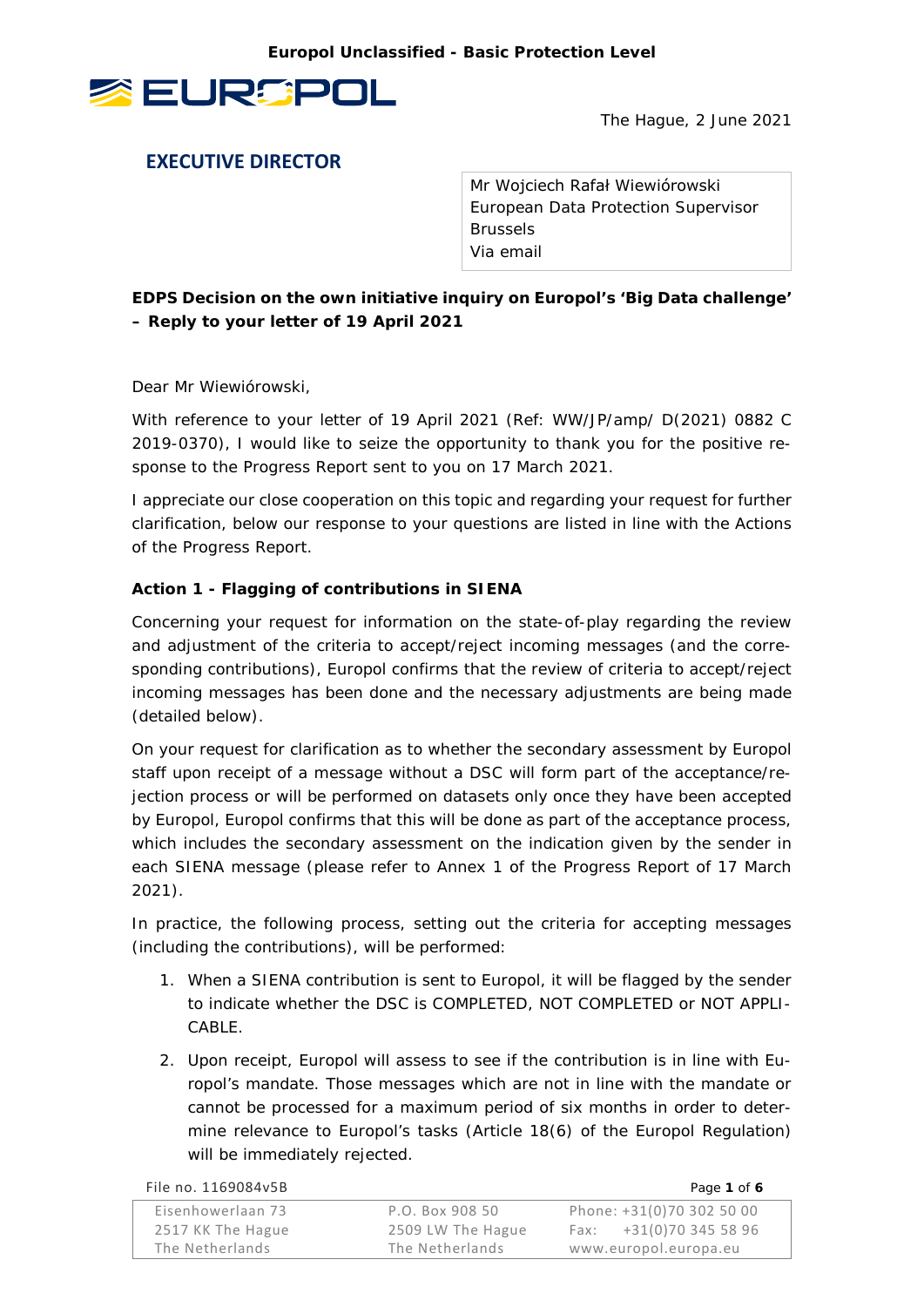- 3. Messages which are in line with Europol's mandate will then undergo the second DSC assessment. The same three options, i.e. *COMPLETED*, *NOT COM-PLETED* or *NOT APPLICABLE*, will apply.
- 4. After the second assessment, the following steps will be performed:
	- a) All messages which are accepted with a second assessment of DSC COM-PLETED, will be accepted into the data environment for further processing.
	- b) All messages which are accepted with a second assessment of DSC NOT COMPLETED, will be accepted into the data environment but with limited access rights given (please refer to Chapter 3.3. of the Progress Report of 17 March 2021).
	- c) All messages which are accepted with a second assessment of DSC NOT APPLICABLE, will be accepted into the data environment if relevant for case management purposes. These messages do not contain personal data. An example of such a message is an invitation for an operational meeting.

In conclusion, data sent to Europol is assessed at national level and upon arrival at Europol (acceptance phase). This is being reflected in the Europol intake process. The deployment of the flagging feature in SIENA 4.10 is underway (as per Chapter 3.1 of the Progress Report of 17 March 2021).

# **Action 2 - Labelling of data files (complex and large datasets) in Europol's data environment**

As detailed in the Progress Report of 17 March 2021 (Chapter 3.3), with the full implementation of the future data environment, Europol will ensure that data (concerning which the DSC is not completed) will be automatically labelled after being forwarded via SIENA into the data environment. The timeline for implementation for Counter Terrorism (CT) related data is Q3 of 2021 (linked to the replacement of

) and for Serious and Organised Crime (SOC) data is 2022 (when will be replaced).

In the new data environment, which will fully replace in Q3 of 2021 and fully replace in 2022, all accepted SIENA contributions where the DSC is not completed will be automatically labelled and these labels will be visible on the contributions as a file property. All data in the data environment will be accessed via the new Data Management Portal (DMP) and the labelling will be clearly visible to those accessing the data.

The DMP is a user interface which will be used to access and manage the data within the new data environment. Access rights will be given according to the assigned role and tasks of the individual. Whilst the process of the handling will remain the same, the DMP will provide more possibilities to restrict access rights upon acceptance. For the DSC non-completed data, access rights will be limited as per Action 3 of the Action Plan (and Progress Report of 17 March 2021) and will only be visible to those who have the task of assessing the content to identify the DSC.

It must be borne in mind that the DSC is already a mandatory data field for person data entries, in both and , at the present moment, which is part of the continuous data review (Chapter 3.4 of the Progress Report of 17 March 2021).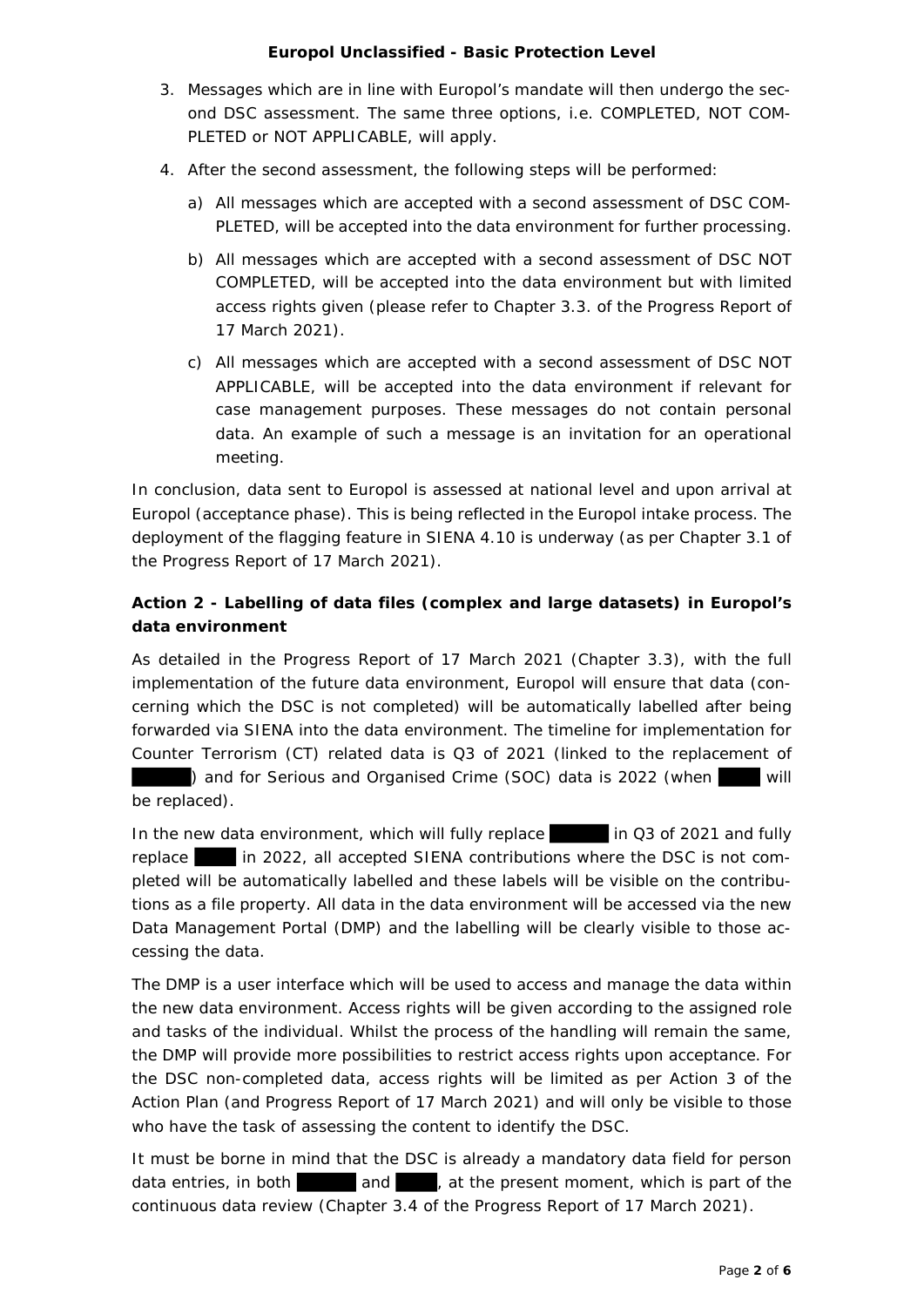Considering the effort and cost required, beyond the continuous data review actions, it is not feasible to implement (automated) technical labelling for existing large and complex datasets, currently stored in the technical environment for CT and SOC data (beyond SIENA labelling), i.e. before Q3 2021 and 2022 respectively. However, as per your request, Europol has explored the possibility for an interim solution for the automatic labelling of SOC data and the means for putting in place automatic labelling in the current technical environment for the data intake. Europol has found an interim solution which is being put in place.

In the interim, although the further processing of SOC data where the DSC is completed will continue to be done in until 2022, all new SOC contributions, where the DSC is not completed, will be automatically labelled and will not be accepted into . Instead, they will be accepted in the data environment and accessed via the DMP only by those with the task of identifying the DSC. Once the DSC is completed, the data will be further processed in

In Annex 1, there is a description, with diagrams, of the interim solution, as well as a description of the current way of working and a description of the changes which will take place once both and are replaced.

On your request for Europol to implement a maximum retention period for datasets without a defined a DSC, Europol confirms that data without a DSC is not kept by default for a period of three years.

Europol reconfirms that data sets for which the DSC has not been completed will be subject to an increased review in order to ensure that the data is not kept longer than needed, in order to ascertain:

- The necessity and proportionality to keep the data for the purpose of the ongoing investigation;
- The time required to determine the DSC when MS request Europol to assist them in determining the DSC.

In addition, data for which the DSC is not completed has limited access rights.

Once the data is not any longer needed for the purpose of an ongoing investigation or for the purpose of determining the DSC, the data is deleted, as soon as that is identified (thus, before the default time period of three years). Given that the necessity and proportionality is subject to an assessment on the merits of the individual contribution, a default retention period (e.g. 12 months) is not considered appropriate to fulfil Europol's core business and would hamper the success of live investigations. Should you have a different viewpoint regarding this matter, I suggest we discuss this aspect before you would arrive at a conclusion under your duties of Article 43 of the Europol Regulation.

# **Action 3 - Restricted access rights to 'raw data'**

Regarding the application of a separate, secure environment for the storage of data without a defined DSC, with the stronger and more limited access controls envisaged in the New Forensic Environment (NFE), Europol can confirm that data without a DSC will not be further processed for analysis, nor will it be included in a Europol analysis product, or be subject to a general search against new information received by Europol, or be shared with a Member State or a third party.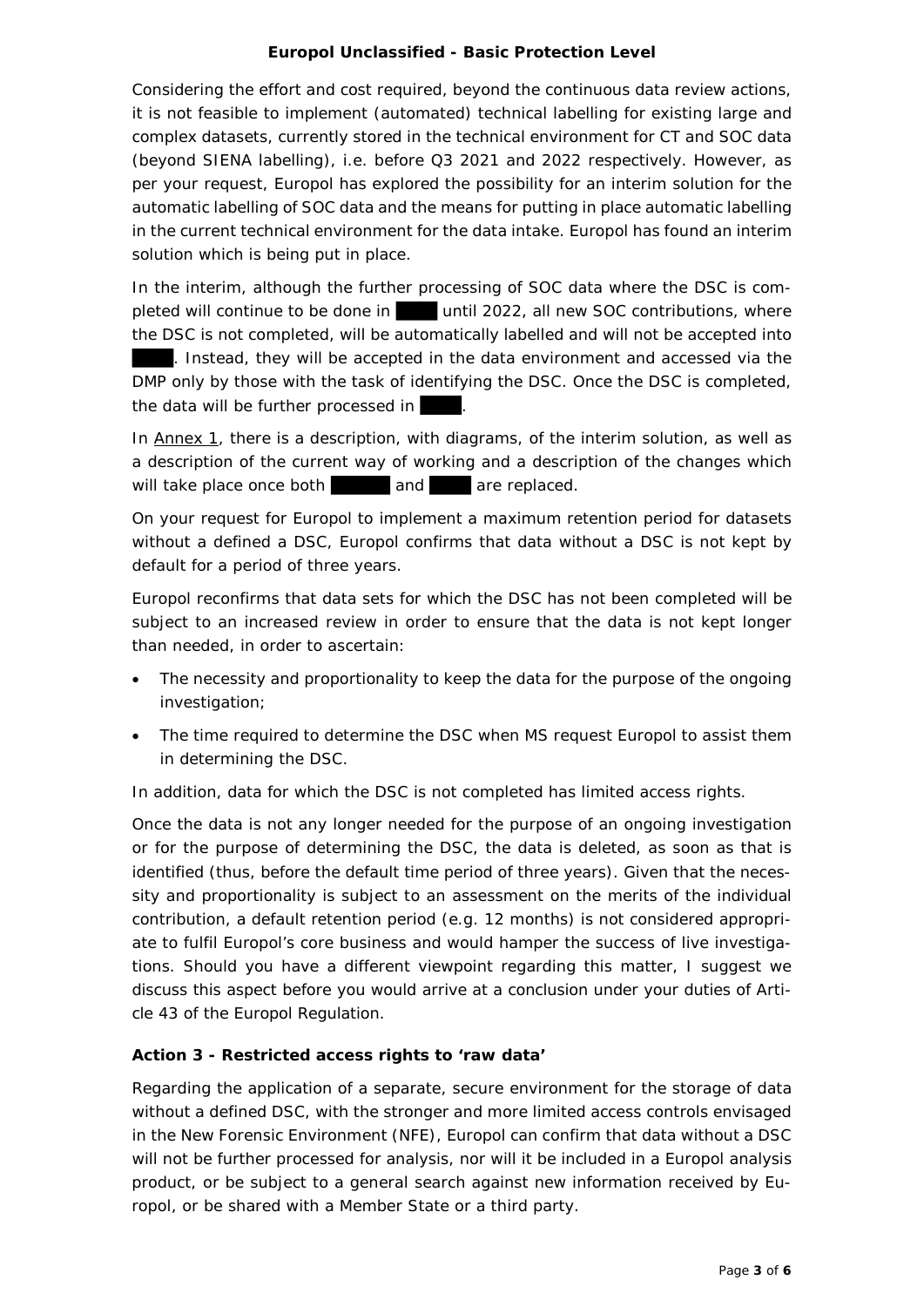From a data protection perspective, it should be noted that the NFE will be a more controlled environment, delivering additional data protection safeguards and improving data management capabilities. Europol is still in the process of evaluating if and in how far the numerous types of processing operations can best be described in a single Data Protection Impact Assessment (DPIA), taking into account also the most recent requirements put forward by the EDPS such as "a data flow diagram for each purpose of the processing to fully clarify the legal framework in which it operates". The EDPS will be informed about progress achieved in due course. For the time being, Europol has not identified any new data processing operation under Article 39 of the Europol Regulation which would be implemented in the NFE (compared to the processing operations in the current CFN which commenced prior to the entry into force of the Europol Regulation).

# **Action 4 - Increase of frequency of reviews of complex and large datasets**

In relation to datasets stored to preserve the chain of evidence, this data will remain stored in the same place with the same limited access rights and will continue to be periodically reviewed. As the data will be labelled and the access rights will be limited, the data will not be at risk of being further processed in the data environment. In practice, only the analysts/specialists that have worked on the investigation will have access. The data will not be available for any other activity such as searching or analysis.

# **Action 5 - Data Quality Control Coordinator**

Regarding your request to align the Europol to ensure to ensure that the new labelling can be audited appropriately by the Europol Data Protection Function (DPF) and to inform you of its ICT planning, Europol can confirm that the new labelling can be audited by the Europol DPF. The deployment of the new environment to replace will be in pre-production end of June 2021 with the involvement of DPF in the process.

I hope that the above further clarifies the measures taken by Europol to mitigate the risks in relation to large data sets and data subject categorisation. Europol is on track with the planning and implementation of the measures, in line with the established timeline. We are looking forward to showing you and your colleagues the technical and practical measures which are being implemented.

A copy of the letter will be provided to the Chair of the Management Board (MB), for updating the delegates of the MB on the developments.

Yours sincerely,

Catherine De Bolle Executive Director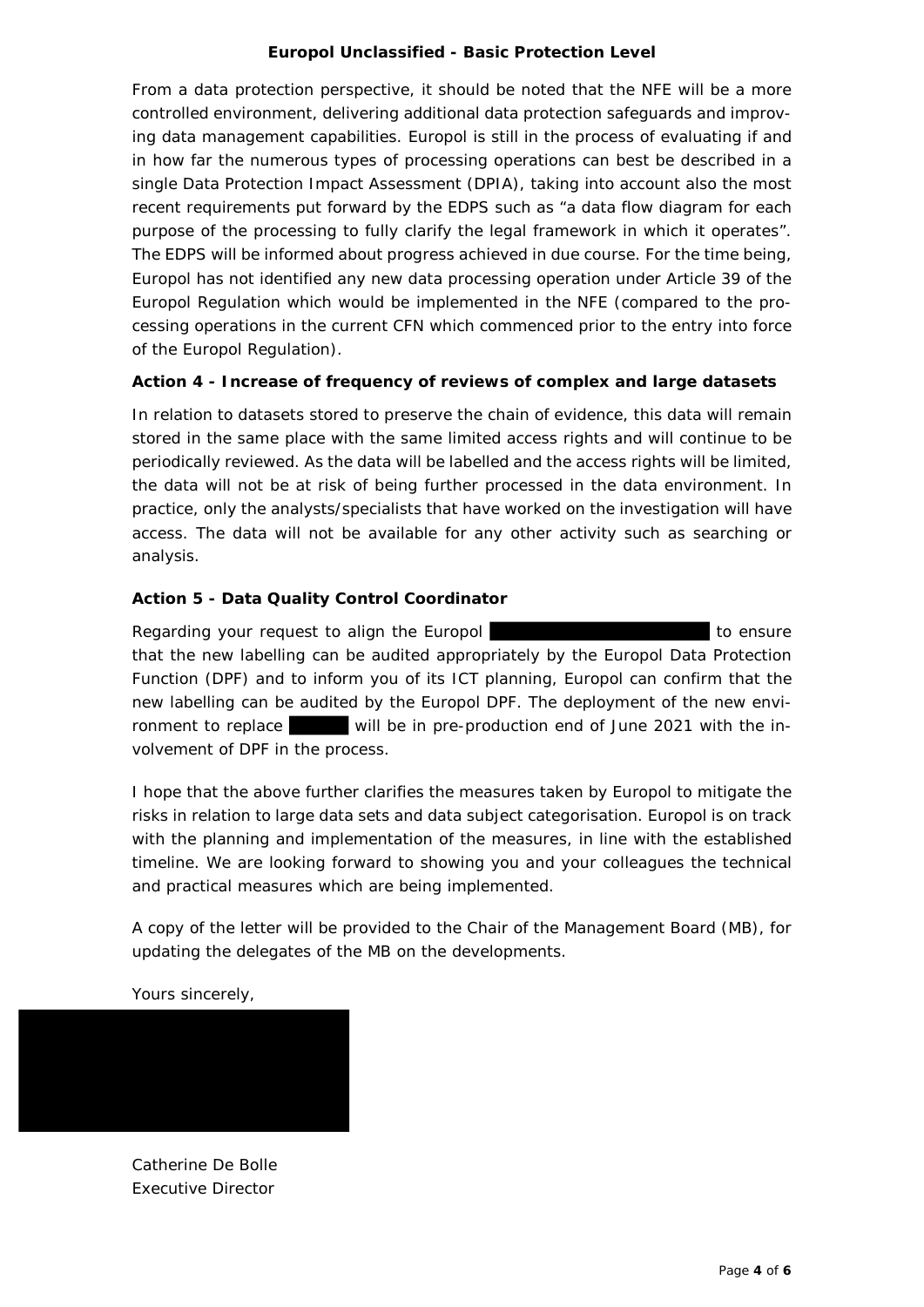#### **Annex 1**

#### **The Labelling of Non-Forensic Datasets in Europol's Data Environment**

- 1. Current way of working
	- $\rightarrow$  All accepted SIENA contributions are pushed to either (for CT data) or (for SOC data).



- 2. The new way of working (once both and are replaced):
	- $\rightarrow$  All SIENA contributions sent to Europol will be flagged by the sender to indicate whether the DSC is COMPLETED, NOT COMPLETED or NOT APPLICABLE.
	- $\rightarrow$  During the acceptance stage, the second assessment will be done by Europol for all accepted messages.
	- $\rightarrow$  Once accepted and the second assessment has been done, all SIENA contributions where the DSC is not completed will be automatically labelled. These labels will be a property in the contribution file and will be visible on the contribution as such.
	- $\rightarrow$  All accepted SIENA contributions will then be pushed into the new data environment and will be visible via the new Data Management Portal (DMP). The property labelling the files where the DSC is not completed will be clearly visible and the access rights will be limited for these files as per Action 3 of the Action Plan.



3. The interim way of working (after has been replaced but before has been replaced):

 $\rightarrow$  All SIENA contributions sent to Europol will be flagged by the sender to indicate whether the DSC is COMPLETED, NOT COMPLETED or NOT APPLICABLE.